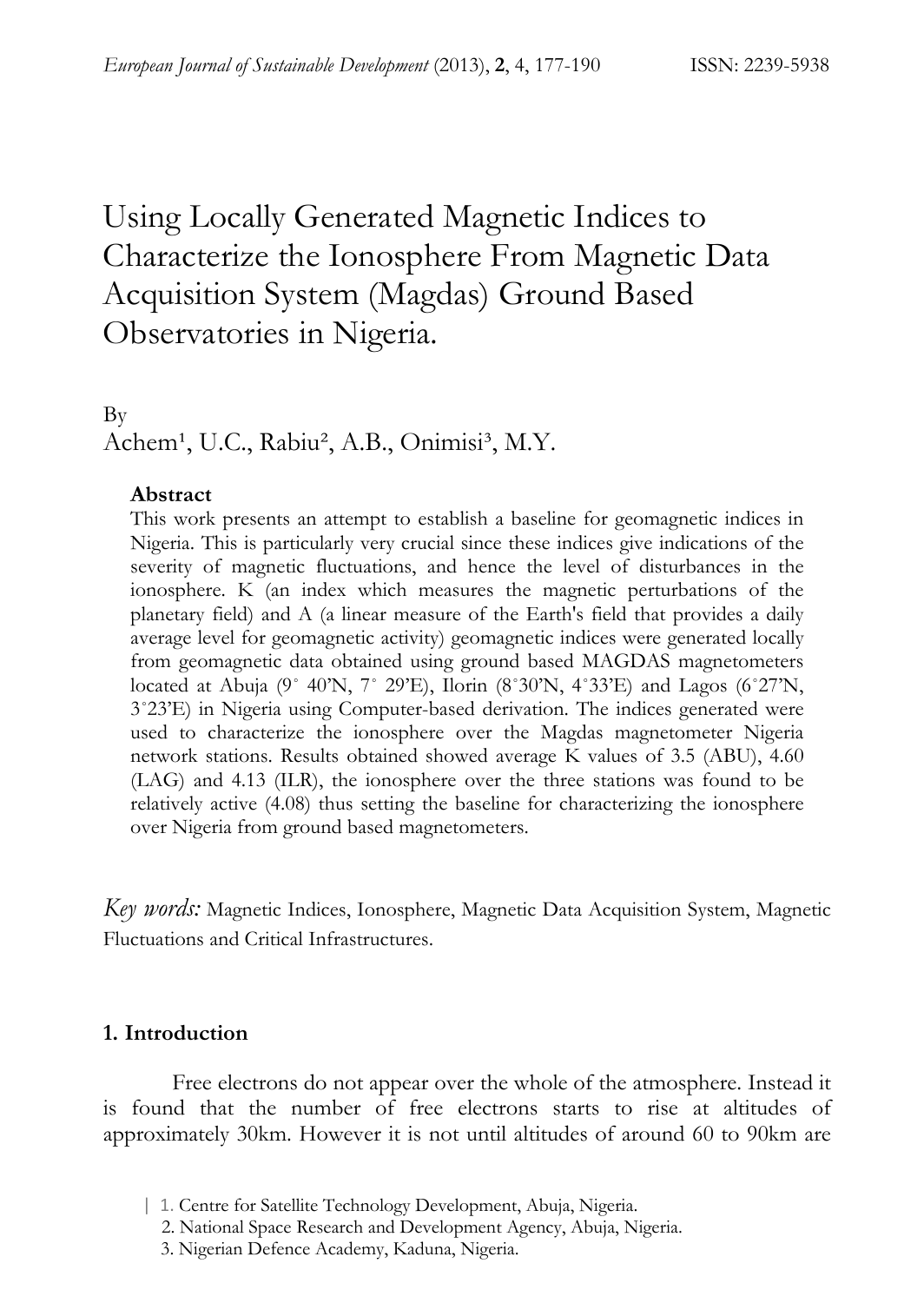reached that the concentration is sufficiently high to start to have a noticeable effect on radio signals and hence on radio communications systems, it is at this level that the ionosphere can be said to start (1). The ionosphere can thus be defined as the upper part of the atmosphere where electrons and charged particles exist in sufficient proportion as to affect the propagation of radio waves. Thus the ionosphere is a conducting medium in the upper atmosphere. According to (2) the idea of this upper atmospheric conducting medium was used by Lord Kelvin, in 1800, to explain atmospheric electricity.

The ionosphere which forms the inner edge of the magnetosphere affects a wide array of various missions. The future success of geo-location (the act of locating and/or tracking an enemy using high frequency signals) as well as satellite missions, remains highly dependent on our ability to accurately measure and predict the dynamic state of the ionosphere (3), The ionosphere is a particularly important region with regards to radio signal propagation and radio communications in general. It influences radio propagation to distant places on the Earth (4) and its properties govern the ways in which radio communications, particularly in the high frequency (HF) radio communications bands take place (1).

The exigency for services that provide real-time assessment of the (global and local) geomagnetic activity are identified as being of importance to space weather research and modeling, exploration geophysics, radio communications, satellitebased positioning/navigation (5) led to the first attempt to characterize geomagnetic activity as early as 1885. It was aimed at estimating geomagnetic disturbances on a daily basis. The degree of magnetic disturbance during each Greenwich day is indicated by a variety of indices adopted internationally (6). According to (7), (8) and (9) geomagnetic indices are simple measures of magnetic activity that occurs, typically, over periods of time of less than a few hours and is recorded by magnetometers at ground-based observatories which provide an estimate for the level of activity in the interaction between the Earth's magnetic field and the solar wind. The variations that these indices measures have their origin in the Earth's ionosphere and magnetosphere, According to (10), by comparing indices values, the relative activity level of the Magnetosphere and Ionosphere system is determined.

Some indices are designed specifically to quantify idealized physical processes, while others function as more generic measures of magnetic activity (5). To indicate the state of geomagnetic activity, there are two indices used that are related to each other: **K** and **A** Index. Although different, these indices give indications of the severity of magnetic fluctuations, and hence the level of disturbances in the ionosphere. It is useful to point out that all data used in the computation of the indices are recorded on three component magnetometers.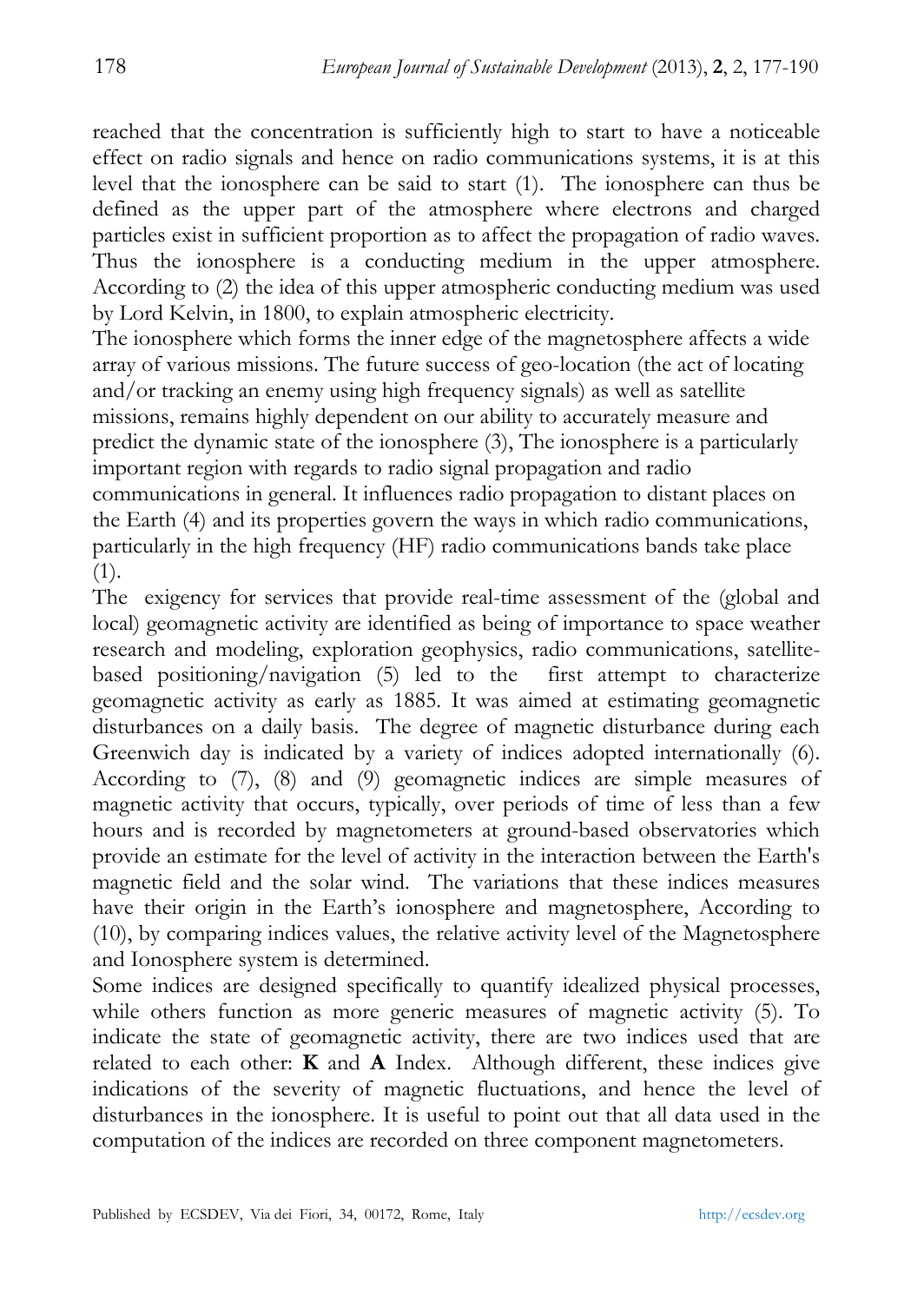Bartels developed the K index (11); this index measures the magnetic perturbations of the planetary field. It is the most widely used. The K index is a quasi-logarithmic index characterizing the 3-hourly range intransient magnetic activity relative to the regular "quiet-day" activity for a single site location. K derived planetary indices, such as Kp derived from K indices; provide convenient measures of the global geomagnetic activity (5). The amplitude range R is used to define a particular K (12). The values of the K index range from 0 (indicating "quiet" conditions) to 9 (indicating "severe storm" conditions). The index, valid over a shorter time interval than a day, showed diurnal, seasonal and latitude variations (13). The K scale for a standard middle latitude station is the Niemegk: 52⁰ 04'N, 12⁰ 40'E. Each observatory has a scale like the one shown for the Niemegk Observatory (14).

The A index is a linear measure of the Earth's field, it is based on a linear scale rather than on a quasi-logarithmic scale. As a result of this, its values extend over a much wider range. It is derived from the K index by scaling it to give a linear value which is termed the "a" index. This is then averaged over the period of a day to give the A index. Values for the A index range up to 100 during a storm and may rise as far as 400 in a severe geomagnetic storm (15). Likewise the daily equivalent planetary amplitude 'Ap', which is the average of the eight ap values computed for each 3-hour interval. The 3-hour index ap is obtained directly from Kp and hence is based only on mid latitude observations.

The primary objective of this present work is to exploit for the first time locally obtained geomagnetic data from ground based MAGDAS magnetometers, installed in Africa, to characterize the ionosphere over the Magdas magnetometer Nigeria network stations by engaging locally generated magnetic K and A indices.

## **2. Data**

The data for the study consists of seconds values of the horizontal (H) component of the geomagnetic field obtained from Magnetic Data Acquisition System (MAGDAS) ground based observatories at three (3) Nigerian stations; viz: Abuja, Ilorin and Lagos. The co-ordinates of these stations are given in Table 1. List of International quiet days and daily mean global Ap and Kp indices were also obtained from the UK Solar System Data Centre.

MAGDAS, an acronym of the Magnetic Data Acquisition System, is a project of the Space Environment Research Centre of the Kyushu University, Japan, that has distributed about 15 Magnetometers over Africa up to date. Details of MAGDAS, its deployment, instrumentation, and research capability are documented in (16), (17), (18), (19), (20) and (21).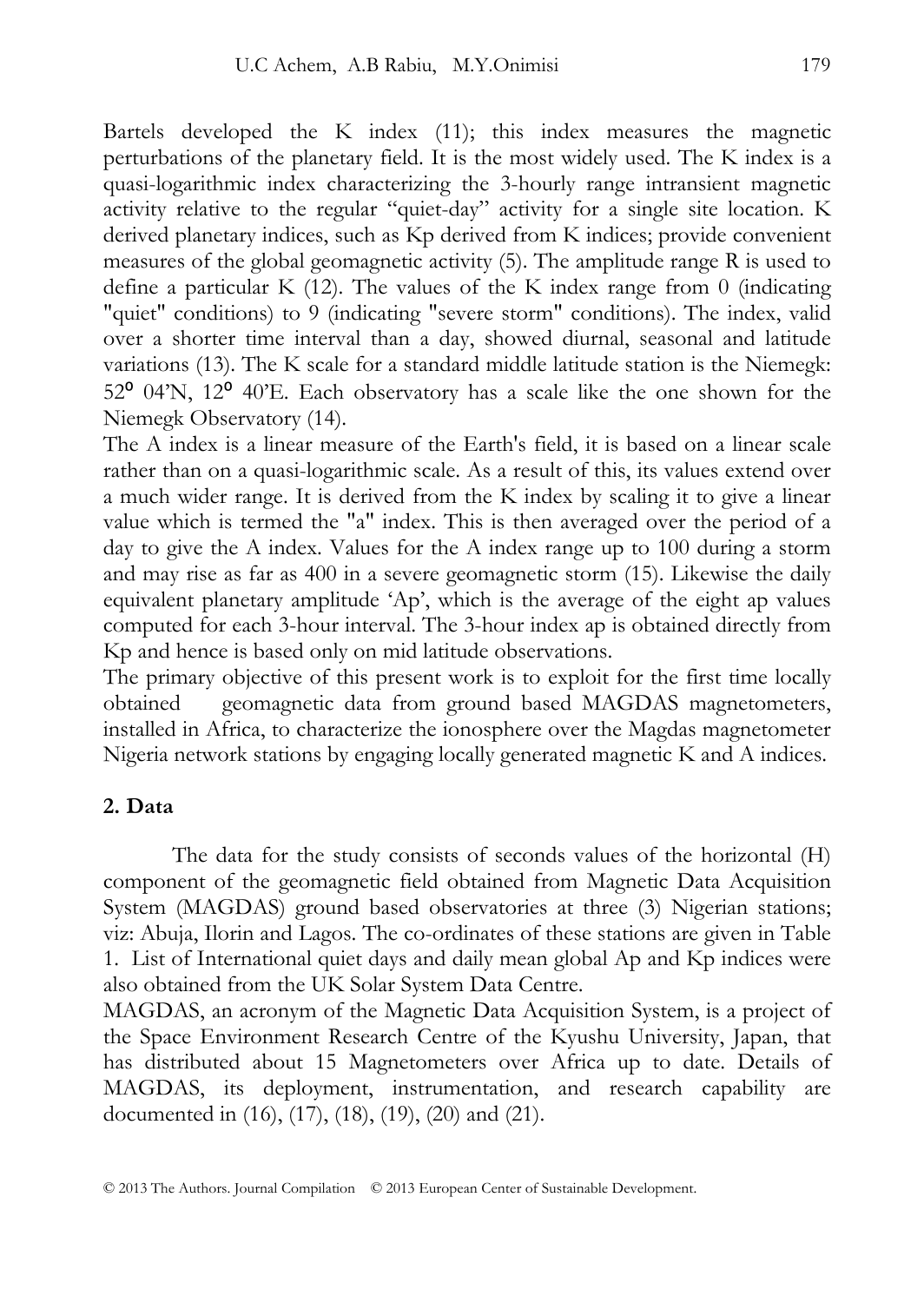| $1$ vigella. |            |            |             |             |            |                        |
|--------------|------------|------------|-------------|-------------|------------|------------------------|
| Station      | Geographic | Geographic | Geomagnetic | Geomagnetic | L          | Dip                    |
| Name         | Latitude   | Longitude  | Latitude    | Longitude   |            | Lat.                   |
| Abuja        | $8.99^{0}$ | $7.39^{0}$ | $-0.54^{0}$ | $81.31^{0}$ | $1.00^{0}$ | $-0.95^{\overline{0}}$ |
| Ilorin       | $8.50^{0}$ | $4.68^{0}$ | $-1.82^{0}$ | $76.80^{0}$ | $1.00^{0}$ | $-2.96^{\circ}$        |
| Lagos        | $6.48^{0}$ | $3.27^{0}$ | $-3.04^{0}$ | $75.33^{0}$ | $1.00^{0}$ | $-4.95^{\overline{0}}$ |

**Table 1:** Location and Co-ordinates of MAGDAS ground based observatories in Nigeria.

A MAGDAS unit consists of magnetometer/sensor and data acquisition unit which is supplemented by a solar power system unit comprising of a solar panel, inverter and battery, as well as a wireless internet link. The science of MAGDAS and its application to study space weather and environment has been discussed in Yumoto and MAGDAS Group (16). MAGDAS has grown to become a strong component of the International Heliophysical Year IHY (21). This is an extensive international programme to study the universal physical processes in the heliospace for a better understanding of the sun heliosphere system. (18).

# **3. Methodology**

A digital magnetometer record of the H component for eight 3-hourly Universal Time (UT) intervals was first obtained, The H component data was then converted from the MGD file format to text format using Matlab® code, the data obtained was inspected, screened and cleaned to check for noise, data gaps and spurious non-physical data values (outliers/spikes) which are common problems associated with data acquisition from digital magnetometers. The text file format was thus used in a user program code written in JAVA to estimate the daily real time "K" index values as follows;

The H seconds data were first converted to 24 H hourly values  ${H1...H24}$ .

The five (5) quietest days for each month was entered (q1, q2, q3, q4, q5) into the program code in order to estimate the mean solar quiet daily variation i.e. The hourly means of H on the five international quiet days were estimated for every month and obtained as  $\{Q1$ ……... $Q24\}$ .

The hourly solar regular variation in H for every day in a particular month is estimated by subtracting corresponding monthly hourly solar regular (SR) mean values of H on quiet days  $\{Q_1, \ldots, Q_{24}\}$  from the hourly values of H such that on a particular day (t); SR  $(t) = H(t) - Q(t)$ .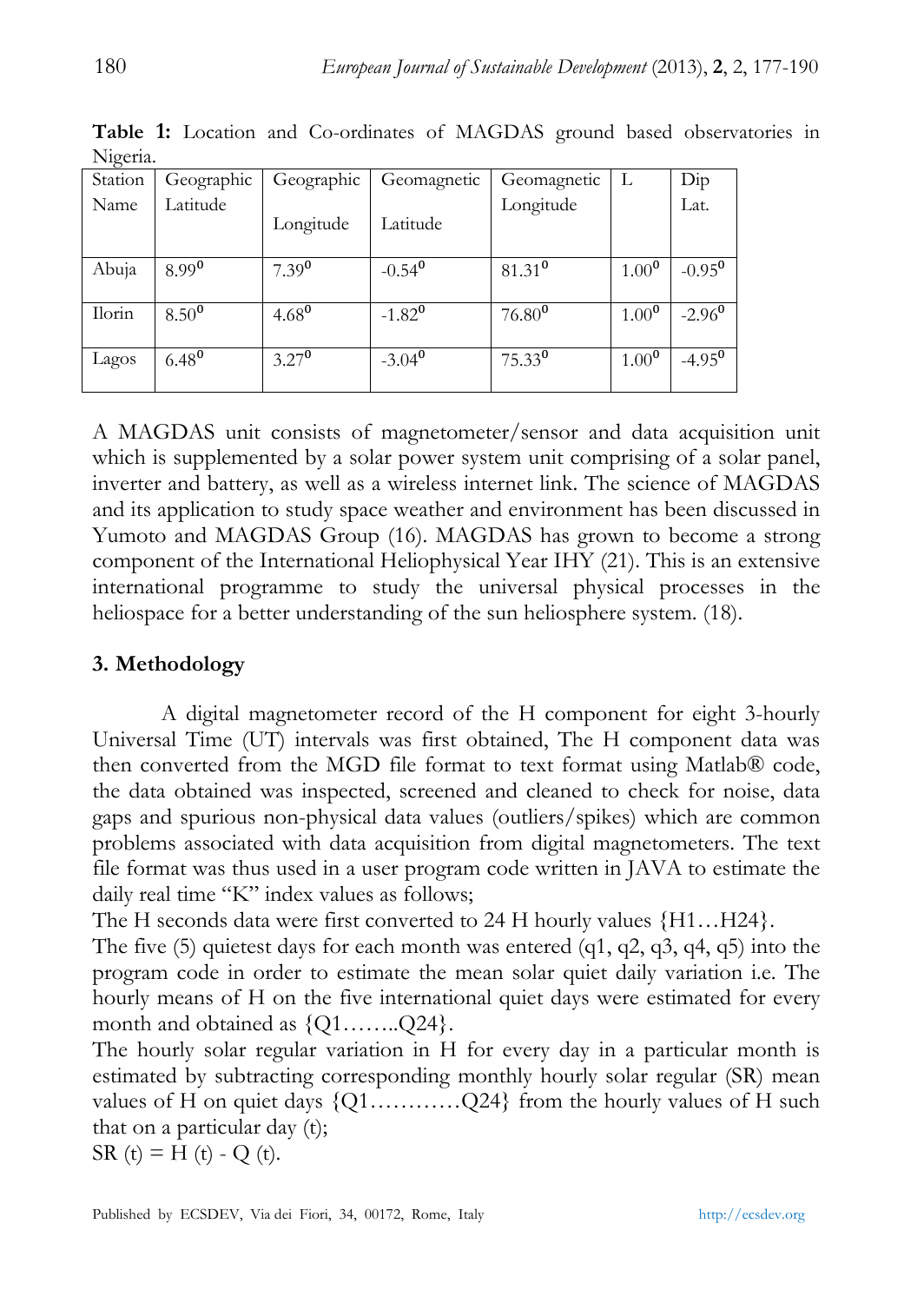The program code also repeats the above process for all the days of the available data. The result of the solar regular (SR) is therefore used to calculate the Range

The Range is the difference between the solar regular (SR) variation maximum and minimum values within the pre-defined 3-hour time interval i.e. Range = (Highest – Lowest) Value within 3 hour Interval.

Finally, the 8 Range Values is then converted to K Index using the K index class limit table for the standard observatory and K index value is also used to derive the corresponding A values.

The daily and monthly absolute mean of the 8 K and A values is calculated alongside the Yearly K and A index for the stations and thus weighted to give the locally generated planetary Kp and Ap Index.

The following analyses were performed in order to establish a better relationship between variables using the Matlab® software;

a. The correlation coefficient 'r' which is one of the most widely used statistics measures the degree of association between two values of related variables given in a data set. It takes values from  $+ 1$  to  $- 1$ . If two sets or data have  $r = +1$ , they are said to be perfectly correlated positively; if  $r = -1$  they are said to be perfectly correlated negatively; and if  $r = 0$  they are uncorrelated.  $r > 0$ implies a direct linear relationship,  $r < 0$  implies an inverse linear relationship and the closer r comes to either  $+1$  or  $-1$ , the stronger the linear relationship. The coefficient of correlation 'r' between two variables (x and y) is given by the formula

$$
r = [n \sum xy - (\sum x)(\sum y)] + [\sqrt{\{n(\sum x^2) - (\sum x)^2\}\{n(\sum y^2) - (\sum y)^2\}]}
$$

b. The coefficient of determination  $(r^2)$  which is another important measure of linear association between x and y  $(0 \t r^2 \t 1)$ , it measures the proportion of the total variation in y which is explained by x, it is statistically defined as;  $r^{2}$  (%) = (correlation coefficient) \* (correlation coefficient).

c. Two way sample t–test  $[h, p] = \text{ttest2}(x, y)$  which performs a *t*-test of a null hypothesis that data in the vectors x and y are independent random samples from normal distributions with equal means and equal but unknown variances, against the alternative that the means are not equal between variables. The result of the test is returned in h.  $h = 1$  indicates a rejection of the null hypothesis at the 5% significance level while  $h = 0$  indicates a failure to reject the null hypothesis at the 5% significance level. It also returns the p-value of the test. The p-value is the probability, under the null hypothesis, of observing a value as extreme or more extreme of the test statistic

$$
t = \overline{\{x-y\}} \div \sqrt{\left(s_x\sqrt{2}/n + s_y\sqrt{2}/n\right)}
$$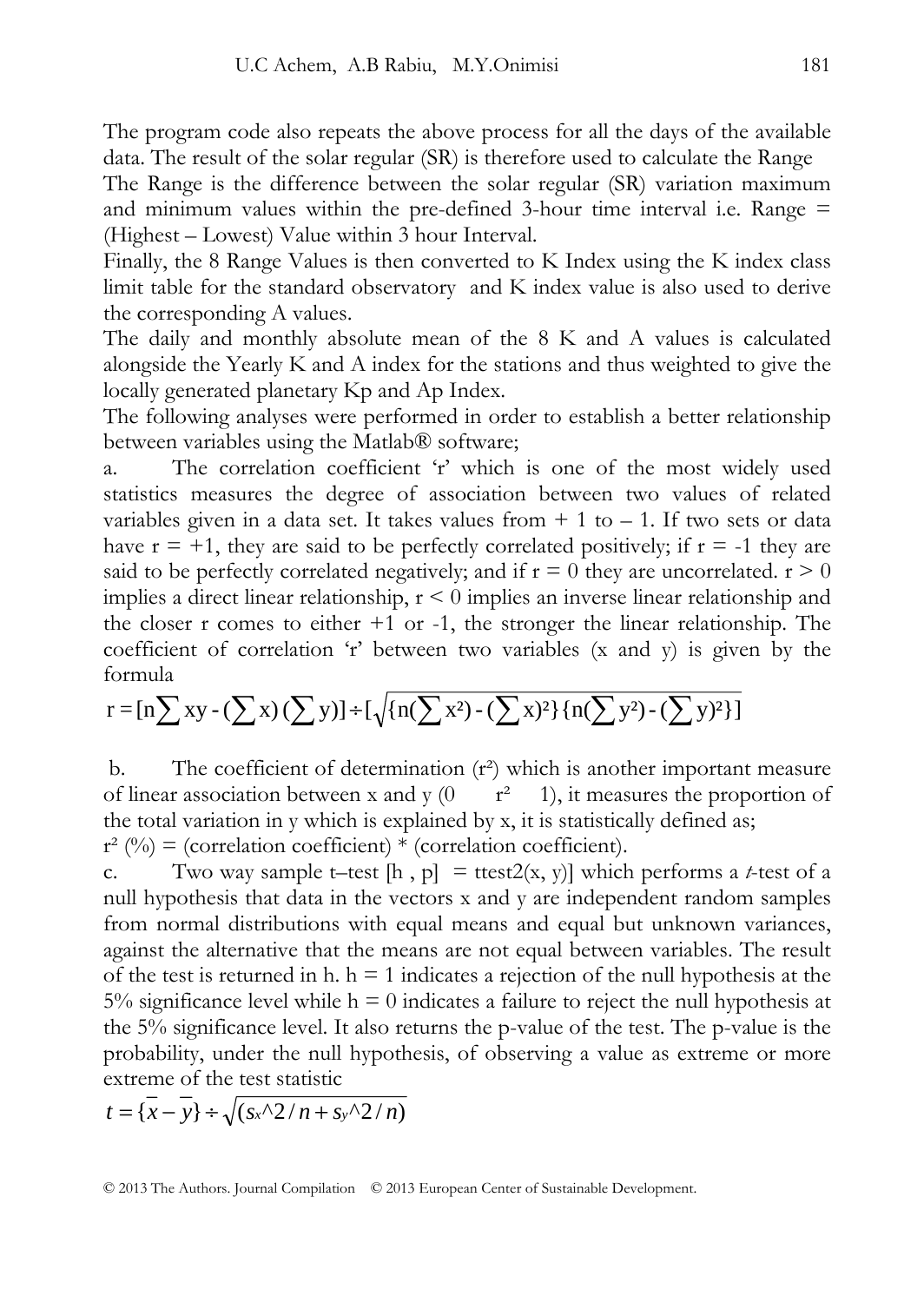Where  $\overline{x}$  and  $\overline{y}$  are the sample means,  $s_x$  and  $s_y$  are the sample standard deviations and n and m are the sample sizes.

# **3.1 Algorithm and Codes**

 A Schematic diagram of the algorithm that was used in determining the "daily real time K index value" is shown below. A program code written in MATrix LABoratory (Matlab®) Software was used to convert the H component data from 'MGD' file format to 'TXT' file format. The TXT file format is thus used in a user program code in JAVA to estimate the daily real time "K" index value.



Published by ECSDEV, Via dei Fiori, 34, 00172, Rome, Italy http://ecsdev.org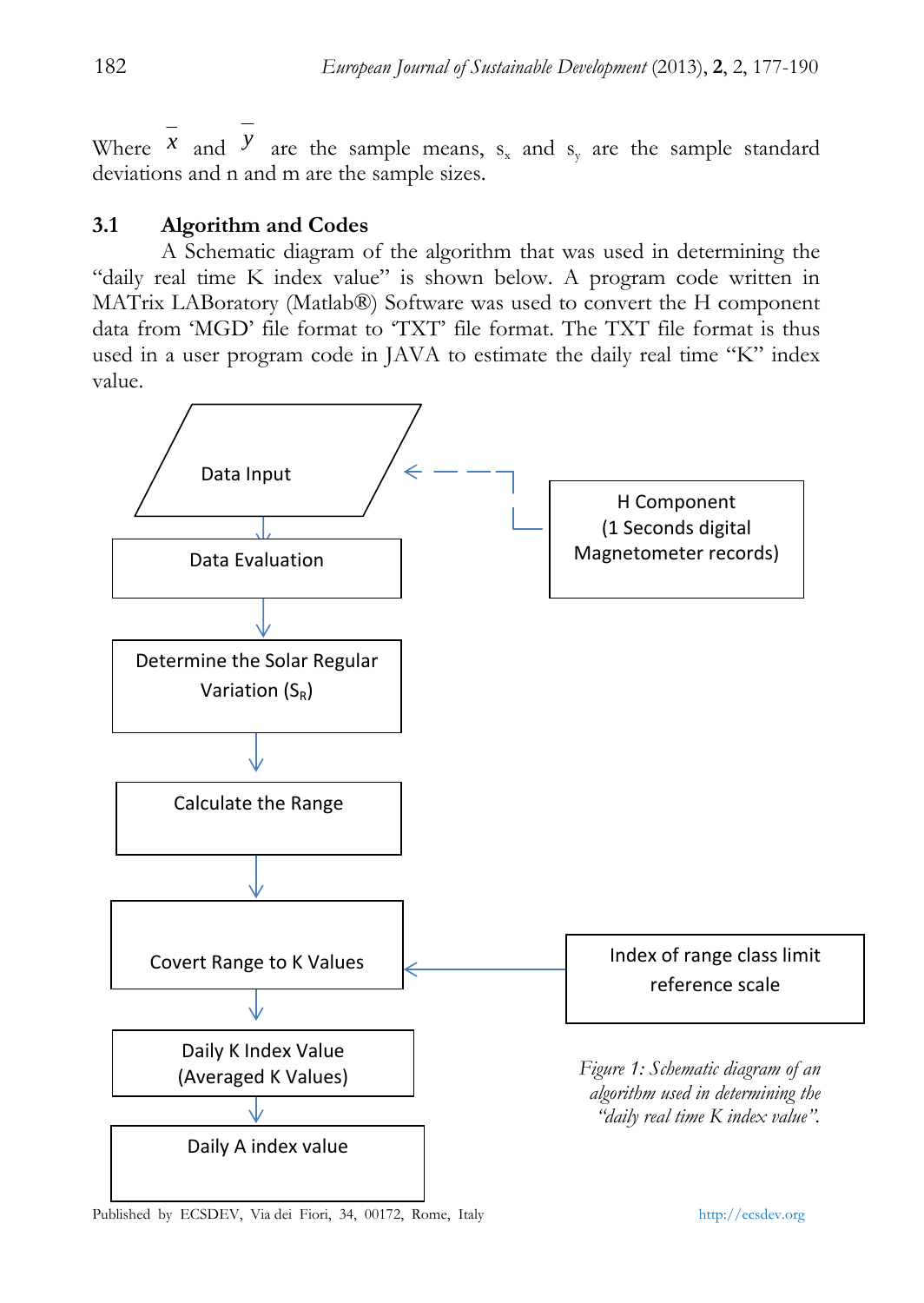# **4. RESULTS AND DISSCUSSION**

**Table 2:** Sample results of locally generated K and A Magnetic Indices for the month of November at ABU Station

| <b>YEAR</b> | <b>MONTH</b> | <b>DAY</b> | $\rm K$          | $\mathbf{A}$   | <b>DAY</b> | K              | $\boldsymbol{A}$ |
|-------------|--------------|------------|------------------|----------------|------------|----------------|------------------|
| 2010        | <b>NOV</b>   | 8          | 9                | 400            | 20         | $\overline{2}$ | $\overline{7}$   |
|             |              | 9          | $\mathbf{2}$     | $\overline{7}$ | 21         | 9              | 400              |
|             |              | 10         | $\overline{c}$   | $\overline{7}$ | $22\,$     | $\overline{c}$ | $\overline{7}$   |
|             |              | 11         | 3                | 15             | 23         | $\overline{2}$ | $\overline{7}$   |
|             |              | 12         | 9                | 400            | 24         | 9              | 400              |
|             |              | 13         | $\overline{c}$   | $\overline{7}$ | 25         | 9              | 400              |
|             |              | 14         | $\overline{c}$   | $\overline{7}$ | 26         | $\mathbf{2}$   | $\boldsymbol{7}$ |
|             |              | 15         | $\boldsymbol{0}$ | $\overline{0}$ | 27         | $\overline{2}$ | $\overline{7}$   |
|             |              | 16         | 9                | 400            | 28         | $\overline{c}$ | $\overline{7}$   |
|             |              | 17         | 9                | 400            | 29         | $\mathbf{2}$   | $\overline{7}$   |
|             |              | 18         | 9                | 400            | 30         | 9              | 400              |
|             |              | 19         | $\mathbf{1}$     | $\overline{4}$ |            |                |                  |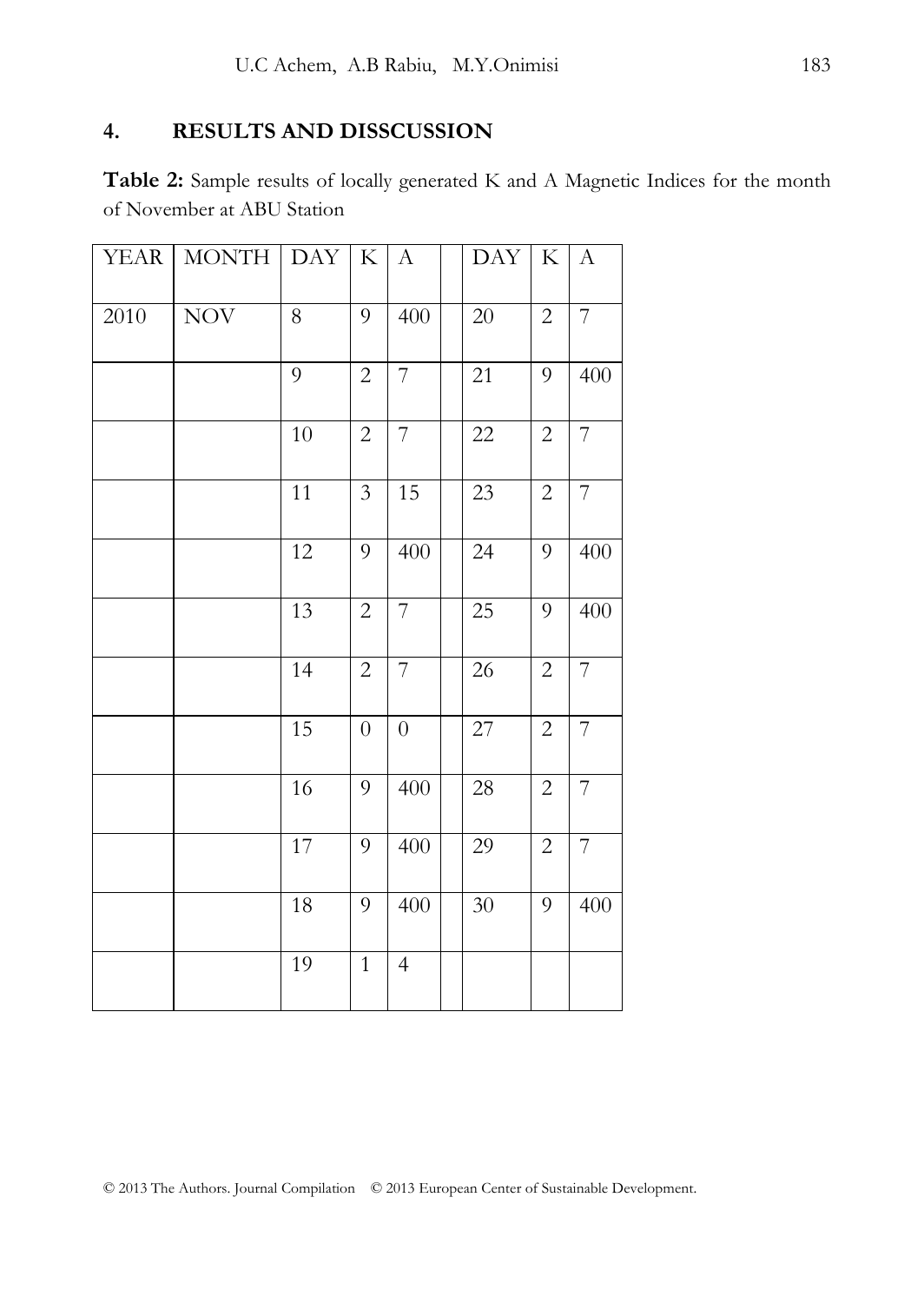Table 3: Results of correlation coefficient 'r', coefficient of determination (r<sup>2</sup>) and Two way sample t–test  $[h, p] = \text{ttest2}(x, y)$  for ABU Station result

| $\overline{ }$<br>, , , ,    |        |           |          |    |             |  |  |  |
|------------------------------|--------|-----------|----------|----|-------------|--|--|--|
| $\text{Correct}(\mathbb{R})$ |        | $R^2$     | Ttest2:  | h. |             |  |  |  |
|                              |        |           |          |    |             |  |  |  |
| K and A                      | 0.9882 | $97.65\%$ | K and Kp | 1  | 0.0015      |  |  |  |
|                              |        |           |          |    |             |  |  |  |
| Kp and Ap                    | 0.9495 | $90.16\%$ | A and Ap | 1  | 3.3562e-006 |  |  |  |
|                              |        |           |          |    |             |  |  |  |
|                              |        |           | K and Ap | 1  | 3.8581e-059 |  |  |  |
|                              |        |           |          |    |             |  |  |  |
|                              |        |           | A and Kp | 1  | $\theta$    |  |  |  |
|                              |        |           |          |    |             |  |  |  |

Table 4: Results of correlation coefficient 'r', coefficient of determination (r<sup>2</sup>) and Two way sample t–test  $[h, p] = \text{ttest2}(x, y)$  for ILR Station

| Corrcoeff |        | $R^2$  | .<br>Ttest2: | h | p           |
|-----------|--------|--------|--------------|---|-------------|
| K and A   | 0.9877 | 97.56% | K and Kp     | 1 | 7.7716e-016 |
| Kp and Ap | 0.9121 | 83.19% | A and Ap     | 1 | $\theta$    |
|           |        |        | K and Ap     | 1 | $\theta$    |
|           |        |        | A and Kp     | 1 | $\theta$    |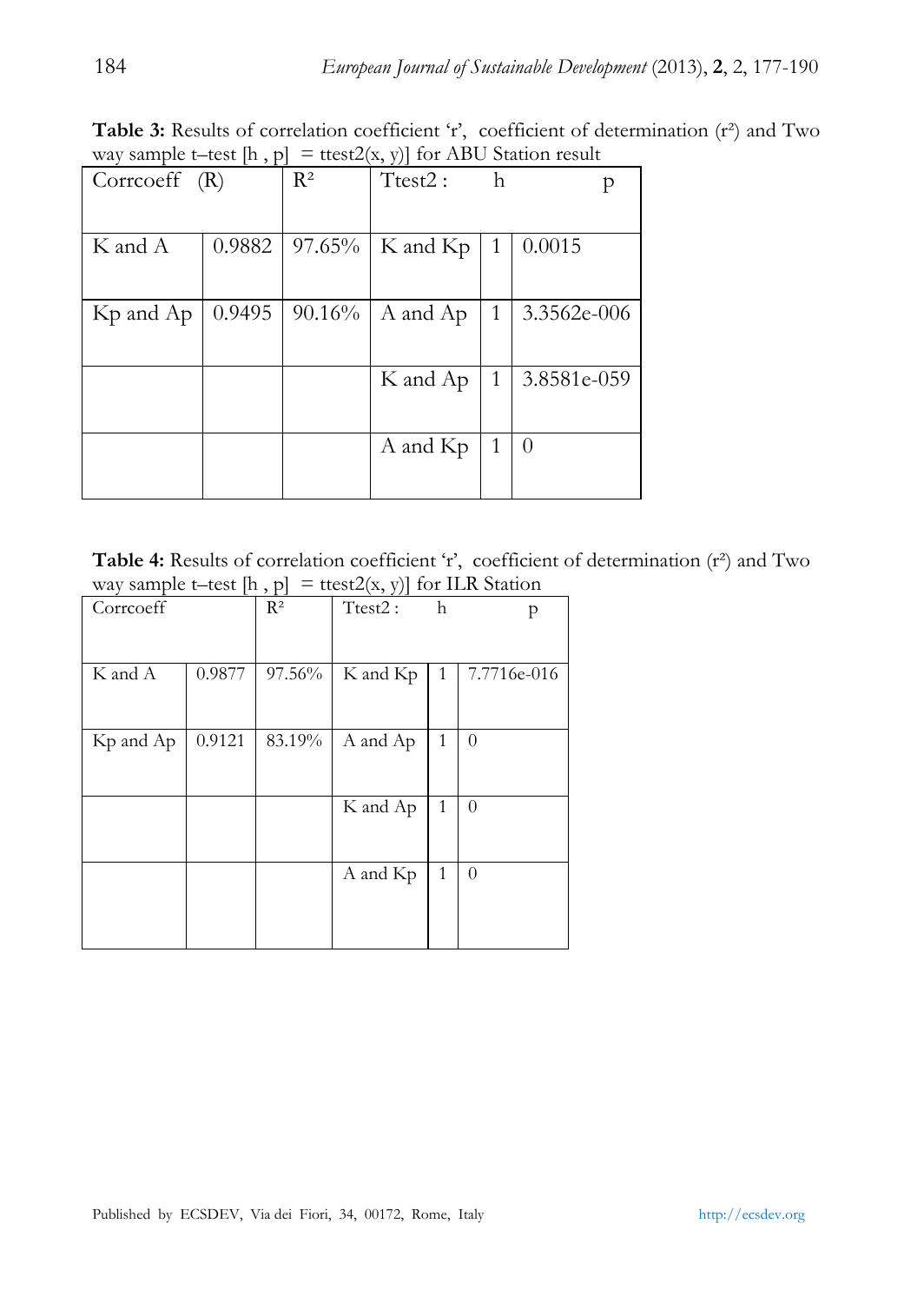Table 5: Results of correlation coefficient 'r', coefficient of determination (r<sup>2</sup>) and Two way sample t–test  $[h, p] = \text{ttest2}(x, y)$  for LAG Station.

| Corrcoeff |        | $R^2$  | Ttest2:  | $\mathbf h$  | p        |
|-----------|--------|--------|----------|--------------|----------|
|           |        |        |          |              |          |
|           |        |        |          |              |          |
|           |        |        |          |              |          |
| K and A   | 0.9920 | 98.41% | K and Kp | 1            | 0.0018   |
|           |        |        |          |              |          |
|           |        |        |          |              |          |
|           |        |        |          |              |          |
|           |        |        |          |              |          |
|           |        |        |          |              |          |
| Kp and Ap | 0.9510 | 90.44% | A and Ap | $\mathbf{1}$ | $\theta$ |
|           |        |        |          |              |          |
|           |        |        |          |              |          |
|           |        |        |          |              |          |
|           |        |        | K and Ap | $\mathbf{1}$ | $\theta$ |
|           |        |        |          |              |          |
|           |        |        |          |              |          |
|           |        |        |          |              |          |
|           |        |        | A and Kp | $\mathbf{1}$ | $\theta$ |
|           |        |        |          |              |          |
|           |        |        |          |              |          |
|           |        |        |          |              |          |
|           |        |        |          |              |          |
|           |        |        |          |              |          |
|           |        |        |          |              |          |
|           |        |        |          |              |          |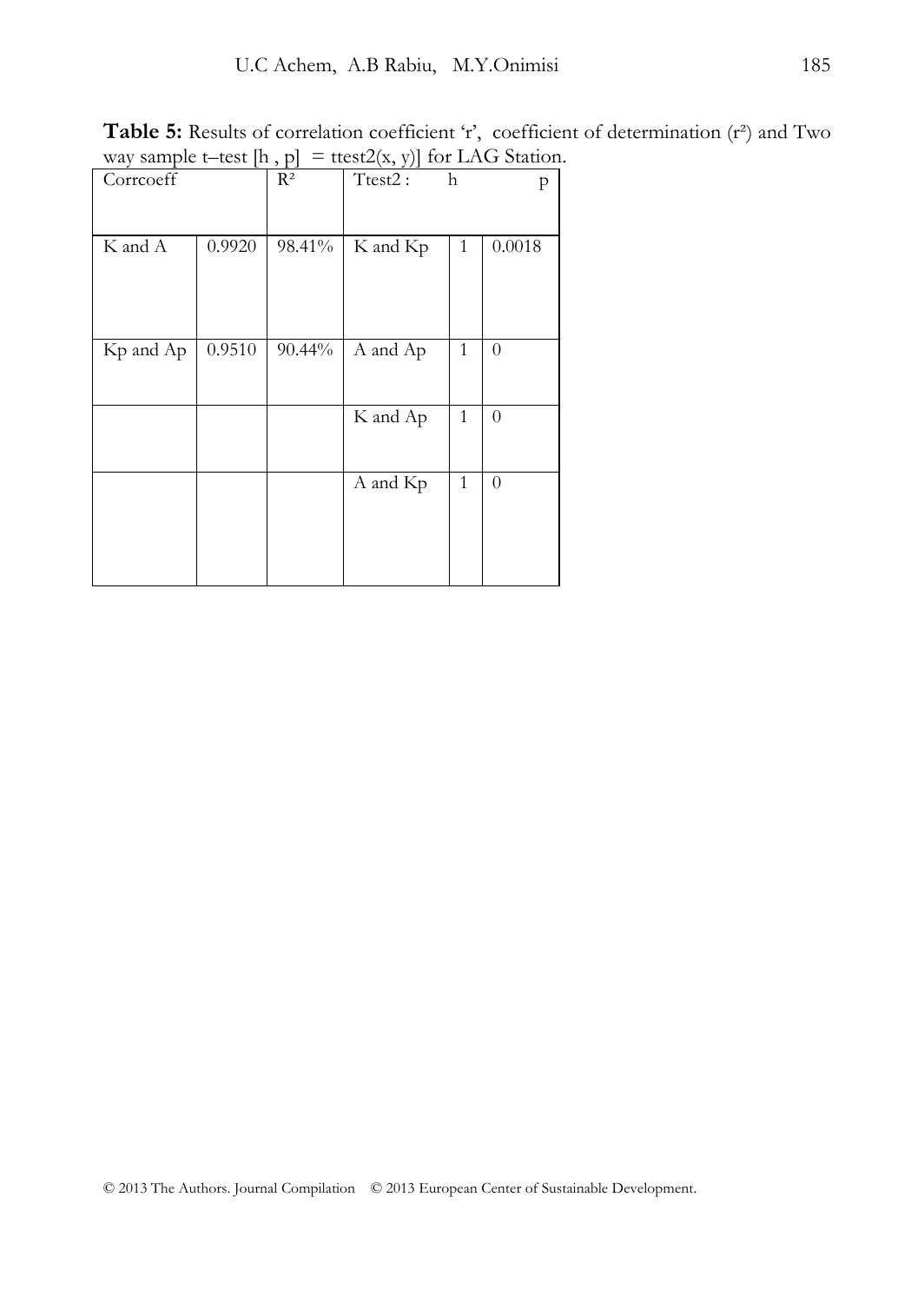#### **4.1 Plots**



*Figure 2: Daily variations of A and K at ABU Stations.* 



Figure 3: Daily variations of Ap and Kp at ABU Stations.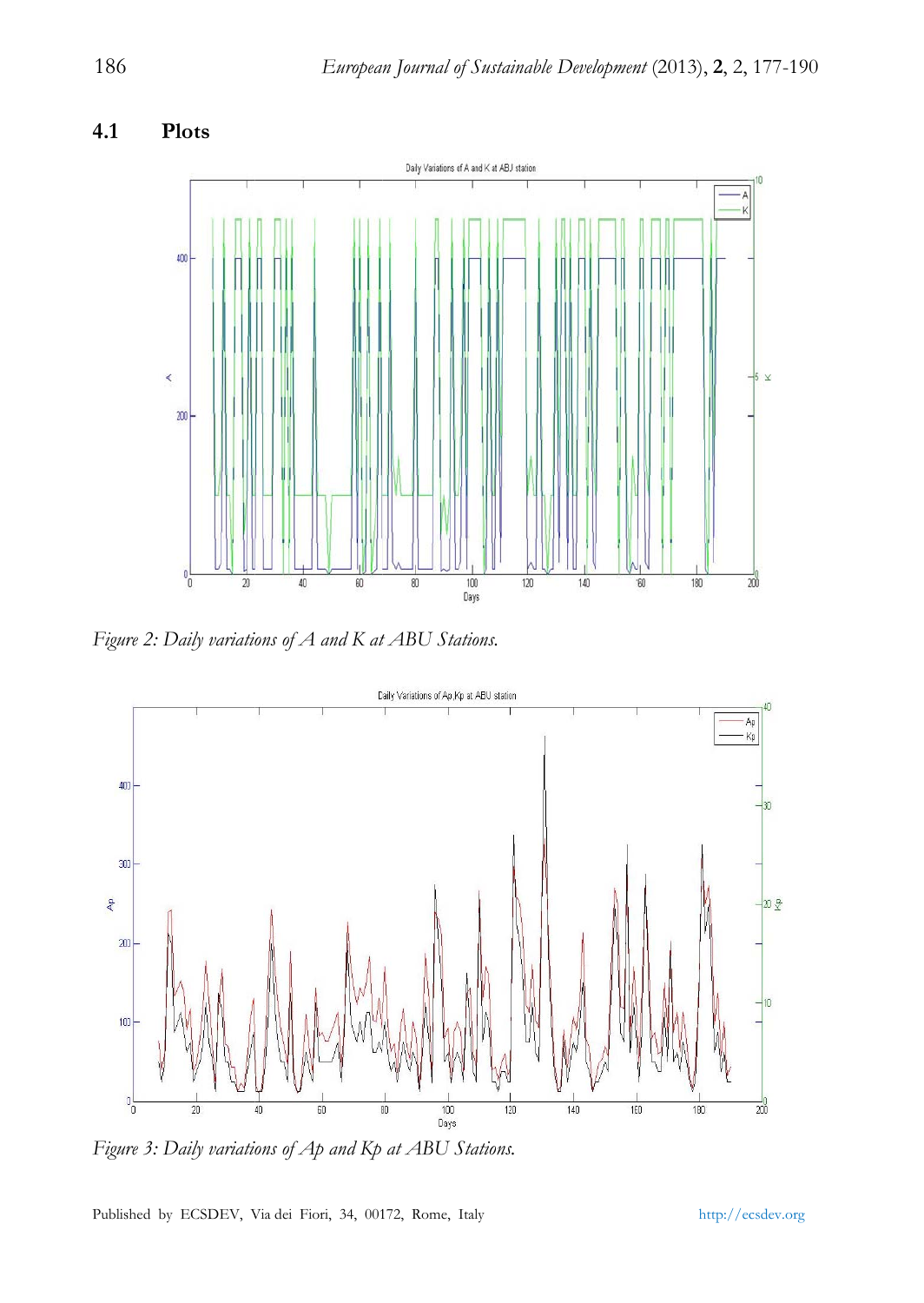

*Figure 4: Daily variations of A and Ap at ABU Stations.* 



© 2013 The Authors. Journal Compilation © 2013 European Center of Sustainable Development. *Figure 4: Daily variations of A and Ap at ABU Stations.*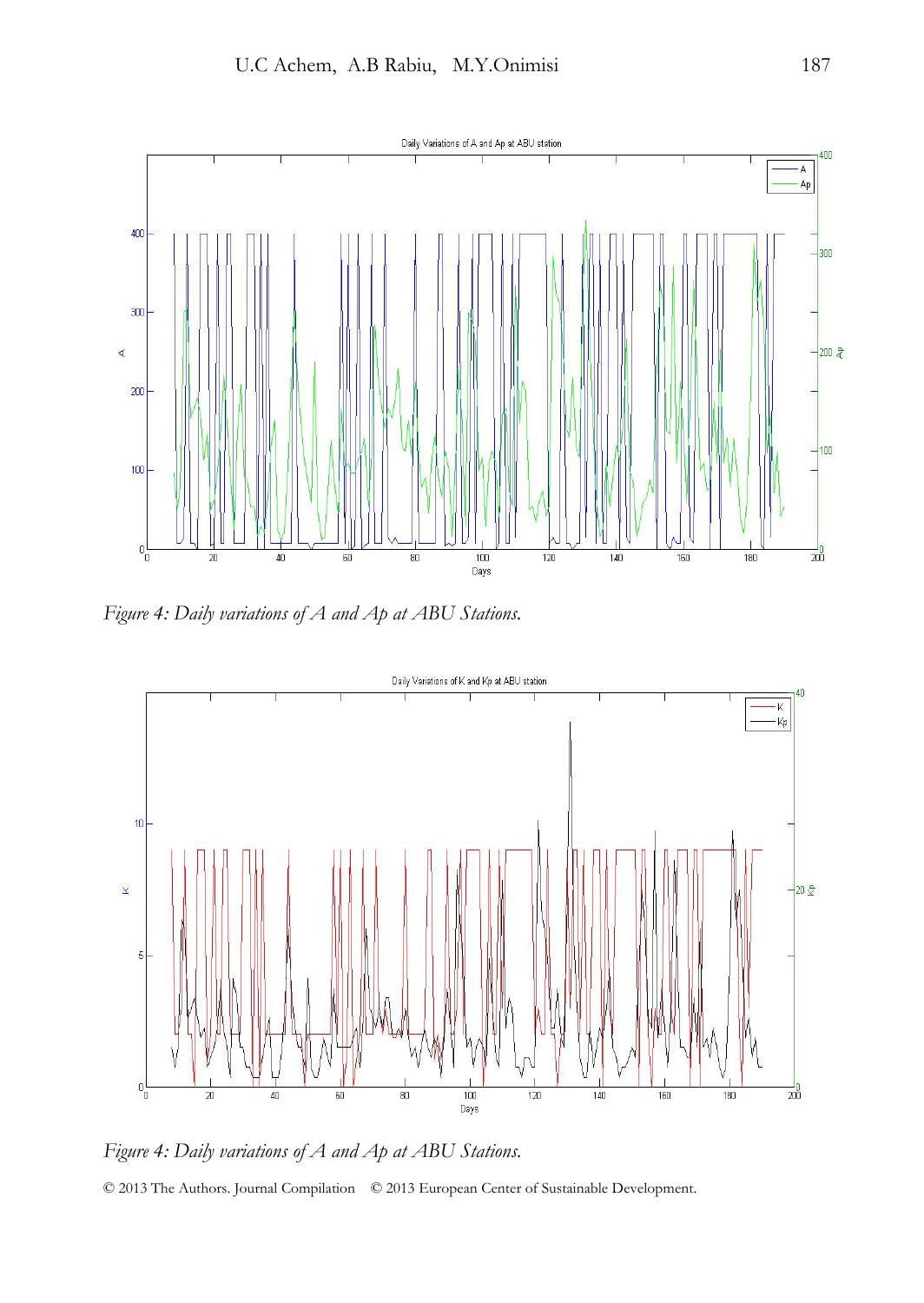The measure of the strength of the linear relationship between the variables (K, A and Ap, Kp) are as follows; ABU (0.9882 and 0.9495), LAG (0.9920 and 0.9510) and ILR (0.9877 and 0.9121) respectively. This indicates an almost perfect positive linear relationship between K and A indices obtained from the three stations, this implies that as K increases in its values, A also increases in its values via an exact linear rule. The measure of the degree of how much the variability of a factor can be caused or explained by its relationship to another factor between the variables (K, A and Ap, Kp) for ABU, LAG and ILR stations (97.65% and 90.16% , 98.41% and 90.44%, 97.56% and 83.19%) indicates a better goodness of fit. Locally generated (K, A) indices showed a better correlation coefficient and coefficient of determination (R²) than the standard (Kp, Ap) indices. As shown in table 3, 4 and 5; the two way sample t–test between the variables  $\{ (K, Kp), (A, Ap), (K, Ap), (A, Kp) \}$  for the three stations  $(h = 1)$  indicates a rejection of the null hypothesis at the 5% significance level, this implies that the respective variables are dependent upon each other thus there is a significant linear relationship between the mean values of the variables. The probability of observing the values as extreme or more extreme of the test statistic as indicated by the p values for the respective stations is less than 0.05, which implies that, the 95% confidence interval on the mean of the difference does not contain 0. Standard Kp varies higher than locally generated K index while locally generated A varies higher than standardized K index for the respective stations.

Prior to the space age, Electromagnetic waves below the VHF-range (VHF  $=$ very high frequencies; 30 - 300 MHz) reflected and attenuated in the ionospheric D-, E-, and F- layers depending on the frequency, time of the day, geographic location, and solar activity could be observed on the ground (4). The geomagnetic activity, likewise observed on the ground, was attributed to upper atmospheric electric currents, known today as currents flowing within the ionospheric dynamo region and the magnetosphere (22).

When electromagnetic radiation from the Sun strips an electron off a neutral constituent in our atmosphere, the resulting electron can spiral along a magnetic field line. Thus the condition of the ionosphere depends on the state of Earth's magnetic field. This is important because Earth's magnetic field plays a big part in the propagation of radio signals around our planet. Generally an A index at or below 15, or a K index at or below 3, is best for propagation.

K indices reflect the geomagnetic conditions (solar particle effects on the earth's magnetic field). Lower K values connotes quieter ionosphere. Trends in the K indexes are important to watch, When K rises, HF propagation conditions worsen, particularly towards the Polar Regions. On VHF bands, a high K index would mean the possibility of an Aurora opening (23). According to (24), K variations are all irregular disturbances of the geomagnetic field caused by solar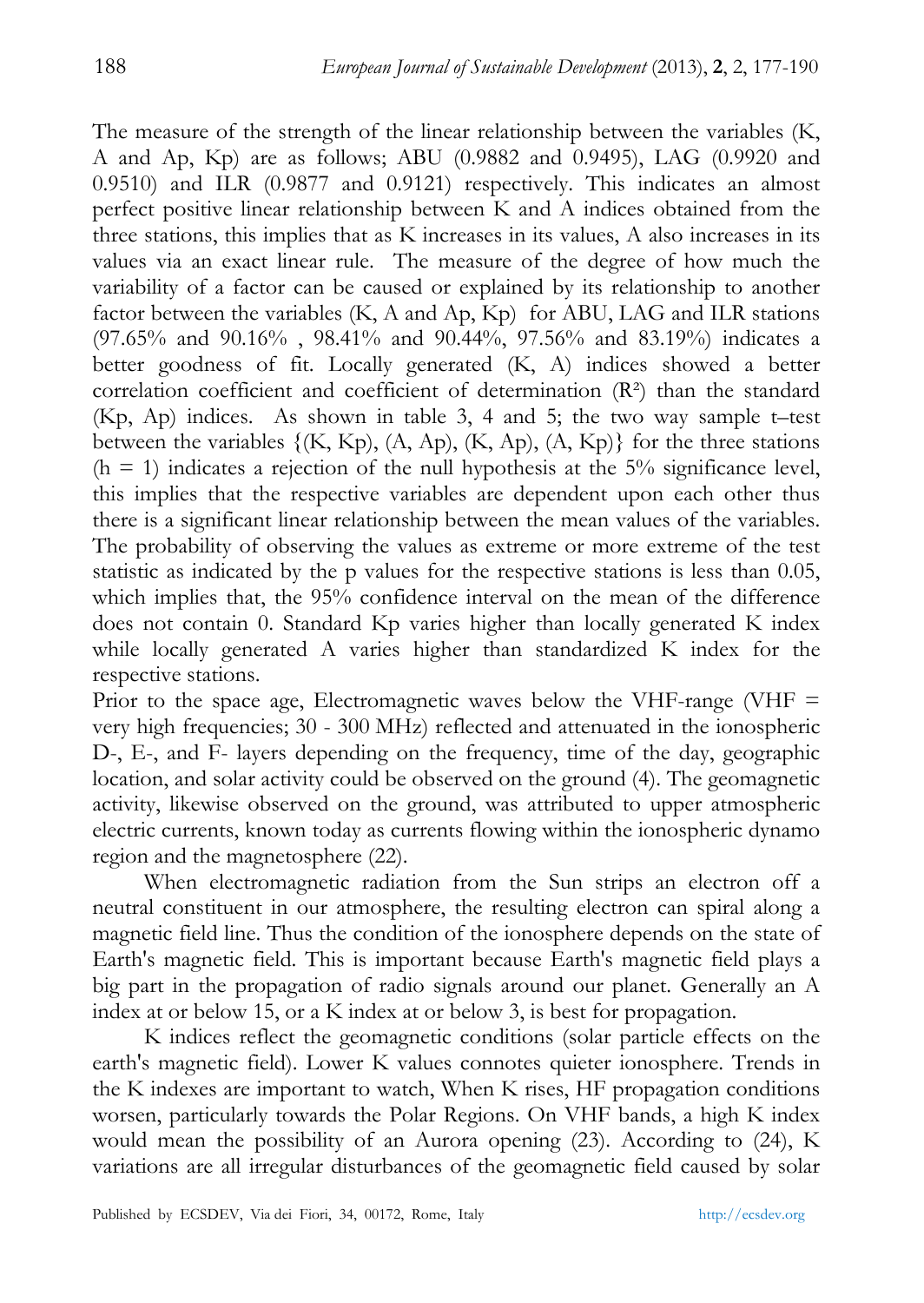particle radiation within the 3-h interval concerned. All other regular and irregular disturbances are non K variations. Geomagnetic activity is thus the occurrence of K variations. 'A' Values below 10 are very desirable for HF communications. Higher A numbers can mean excessive absorption of HF radio waves due to increased storm conditions in the ionosphere. The larger the A index, the more active the Earth's magnetic field becomes due to a storm from the sun. The smaller the index, the quieter it is. Sometimes changes in the suns activity can cause big changes in Kp. At other times, large Kp values can indicate sudden rearrangements of the Earth's magnetic field due to the solar wind.

The locally generated averaged K yearly mean over each station showed that the relative level of activity in the ionosphere over Lagos (4.60), Ilorin (4.13), and Abuja (3.5) station indicated a minor storm for Lagos, an active ionosphere over Ilorin and a transition phase from unsettled to active ionosphere for Abuja. With respect to its corresponding locally generated A Index, The ionosphere over Abuja (27) is said to be active, while that of Lagos (97.28) and Ilorin (58.03) stations shows transition from major to severe and minor to major Ionospheric / geomagnetic storm respectively. Thus adequate measures need to be put in place to mitigate or risk its effect on critical infrastructures relying on Space and Land based assets etc.

# **Conclusion**

We have demonstrated that with a simple algorithm and appropriate computer code, K and A indices from ground based magnetometers was generated and used to characterize the ionosphere. The ionosphere over the three stations is relatively active (4.08), thus setting the baseline for geomagnetic indices in Nigeria. By virtue of the study, we can now provide valuable inputs to local and global models for the prediction of Ionospheric behaviour and can also provide real time assessment of the (local and global) geomagnetic activity over Nigeria thus mitigate geomagnetic and Ionospheric storms.

#### **References**

Ian Poole. The Ionosphere and Radio wave Propagation. Accessed 28 March 2012.Available: http://www.radioelectronics.com/info/propagation/ionospheric/ionosphere.php

Chalmers, J.A, 1962. "The first suggestion of the ionosphere" *J. atmos. Terr- Phys,* Pp. *26,* 219-221. Joshua, T. W., 2007. "Assessment of the impact of various ionospheric models on high-frequency

signal ray tracing". Thesis presented to the faculty Department of Engineering Physics, Graduate School of Engineering and Management, Air Force Institute of Technology, Air University, Air Education and Training Command, Ohio, USA.

Rawer, K., 1993. "Wave Propagation in the Ionosphere". Kluwer Acad. Publ., Dordrecht. ISBN 0-7923-0775-5.

© 2013 The Authors. Journal Compilation © 2013 European Center of Sustainable Development.